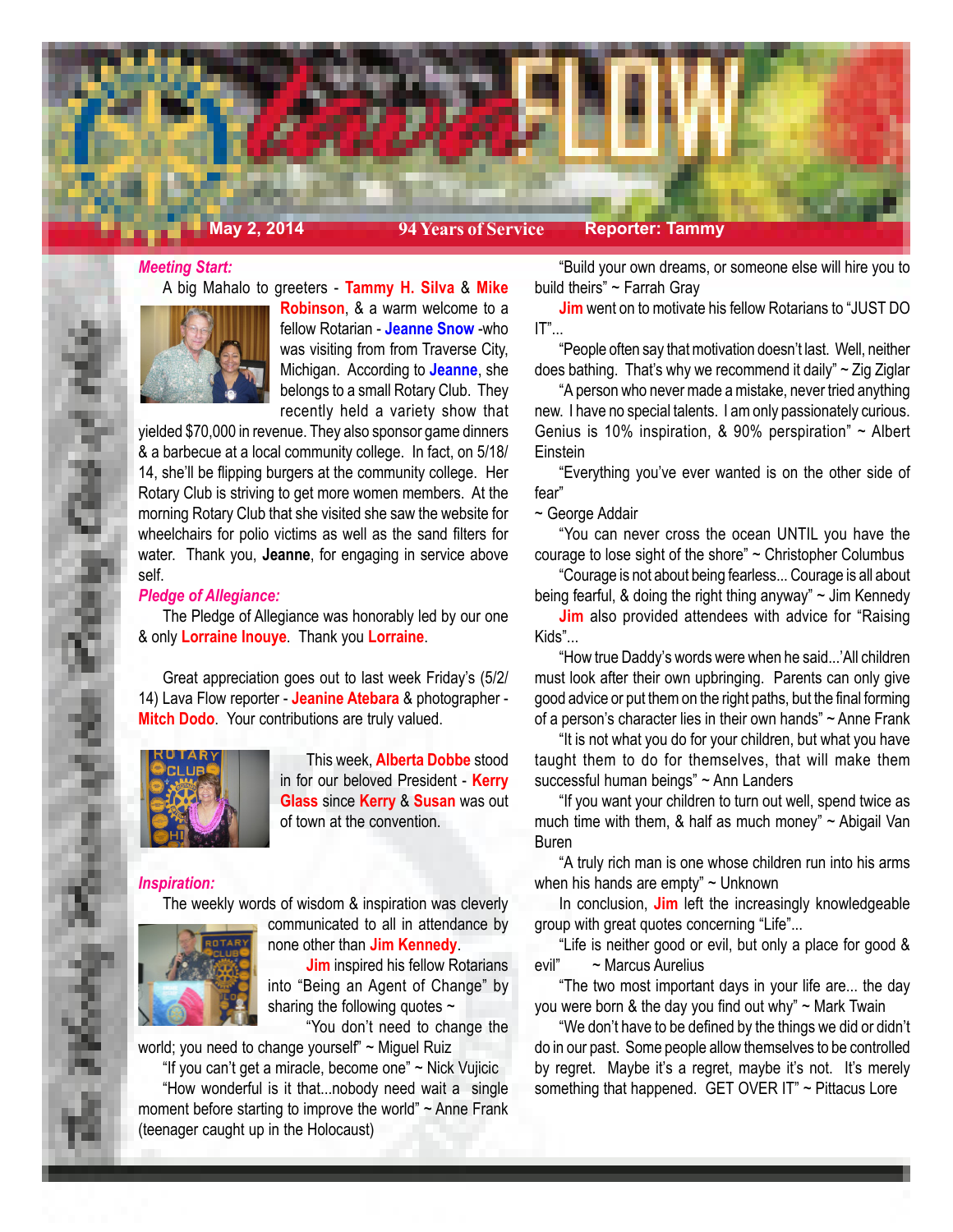### *Birthdays:*

**Steve Handy May 2 Stew Hussey May 2 Connie Kurohara** May 5 **Richard Johnson** May 16 **Theresa English** May 21 **Ian Birnie** May 28

### *Club Anniversary:*

**Kerry Glass** May 1 (5) **Susan Munro** May 1 (5) **Mike Robinson** May 21 (21)

# *Wedding Anniversary:*

**Toshi & Kahori Aoki** May 1 (31) **Nancy & Al Cabral May 1 (25) Gerard & Kathleen Carter May 1 (30) Steve & Shari Handy May 3 (16) Tammy & Kala Silva** May 17 (20) **Tom & Lois Olcott** May 22 (49) **Joe & Diana Hanley** May 26 (30) **John & Anja McVikcar** May 29 (39)

### *Announcements:*

**Fri. May 9 - Robin Benedict Friends of the Children's Justice Center Sunday May 11 - Happy Mother's Day!! Fri. May 16 - Steve Handy Fiji Literacy Project Sun. May 18 - Interact Year End Luncheon & Celebration at KMC Fri. May 23 - Chris Tamm South African Update Fri. May 30 - Tom Nelson**

**Document Shredding**

| President Elect  Richard Johnson              |  |
|-----------------------------------------------|--|
| Immediate Past President  Alan Kusunoki       |  |
|                                               |  |
|                                               |  |
|                                               |  |
| Sergeant-at-Arms  Cindy Boots                 |  |
|                                               |  |
| Public Relations  Robert Hanley               |  |
| Club Administration  Tom Brown                |  |
| Service Projects  Mitchell Dodo               |  |
| Rotary Foundations  Alan Kusunoki             |  |
|                                               |  |
| International Service  Jenny Johnson          |  |
| Community Service  Wallace Wong               |  |
|                                               |  |
| Vocational Service  Bobby Stivers-Apiki       |  |
| Hilo Rotary Club Foundation  John McVickar    |  |
| Hawaii Rotary Youth Foundation  Mitchell Dodo |  |
| The Rotary Foundation  Alan Kusunoki          |  |
|                                               |  |
|                                               |  |
|                                               |  |
| Lava Flow Editor  Tammy Silva                 |  |

"When I was 5 years old, my mother always told me that happiness was the key to life. When I went to school, they asked me what I wanted to be when I grew up. I wrote down 'HAPPY'. They told me I didn't understand the assignment, and I told them they didn't understand life" ~ John Lennon

"When one door of happiness closes, another

opens, but often we look so long at the closed door that we do not see the one that has been opened for us" ~ Helen Keller

"You can make a life out of what you have, not what you're missing" ~ Kate Morton

"Life is not measured by the number of breaths we take, but by the moments that take our breath away" ~ Maya Angelou *Words from Alberta Dobbe:*

As president in 1999 - 2000, she (**Alberta**) prefers to provide meeting attendees with information of upcoming events to look forward to...

\*May 4 (Sunday): RC South Hilo - "Hilo Huli" \*May 6 (Tuesday): RC South Hilo - Ceremonial Tree Planting with **Past RI President Tananka** at 10:30a at Happiness Park next to Suisan & Hilo Bay Cafe

\*June 14 (Saturday): 2nd Annual Hilo Brewfest

**Alberta** also shared the many special days throughout the month of May that may be researched online.

### *Announcements:*

Announcement from **Glenn Harris** regarding Read Alouds..."Thank you for the



reads, pics, & feedback forms. All the teachers are asking for MORE, MORE, MORE" **Glenn** provided

all readers with the last Read Aloud book for this year. Way to go **Glenn**. This is an awesome Rotary project!

**Tammy H. Silva** chimed in & highlighted that the students enjoyed the good reads, & they, too, were asking for more books to be read to them as well. What a terrific way to touch the lives of our future leaders within our local community.

*Happy Dollars: Birthday, Anniversaries, & Club Join Dates:* **Birthdays ~**

# **Sally O'Brien** - 4/14

**Jenny Johnson** - 4/15... Jenny was not present; she, too, attended the convention

**Bob Hanley** - 4/16 **Joe Hanley** - 4/26 **Ted Dixon** - 4/28 **Alberta Dobbe** - 4/29 **Steve Handy** - 5/2 **Stew Hussey** - 5/2 **Anniversaries ~**



**Toshi** & **Kahori Aoki** - 5/1/1983 (31 years) **Nancy** & **Al Cabral** - 5/1/1989 (25 years) **Club Anniversaries ~**

**Biff Kennedy** - 4/12/13 (1 year in our club & 27 years as a Rotarian... Since 10/1/1986) **Gay Porter** - 4/12/1991 (23 years) **Susan Munro** - 5/1/2009 (5 years) **Kerry Glass** - 5/1/2009 (5 years) **Happy Dollars~**

**Sally O'Brien** celebrated her birthday with



**\$20** & was very grateful to talk to her grandsons for her birthday. Happy belated birthday **Sally...** "That-that-that-that-thatthat-that girl (**Sally**)" ~ Lyrics by 2 Live Crew

**Alberta Dobbe** recently celebrated her birthday, & she announced that she's paid up with her club dues. **Alberta** contributed **\$80** to the **Rotary Foundation** because she was 80 years old.

**Steve Handy** celebrated his birthday today

along with **Stew Hussey**; however, **Stew** was not present at the meeting.

According to **Alberta**, we haven't sang any happy birthday songs in a while;



therefore, it was fitting to sing to **Steve**. Happy Birthday **Steve**!!! Per **Steve**, "I'm happy that I made it this far." **Steve** put some happy dollars in the jar. We are blessed to have you in our lives, **Steve**.

Someone from the crowd asked... "Where's the party???" Wowweee... We Rotarians sure can rage the cage!

**Alberta** announced that a wonderful lady gave her roses to bestow as gifts to birthday celebrants.

Photos by **Helen Hemmes**